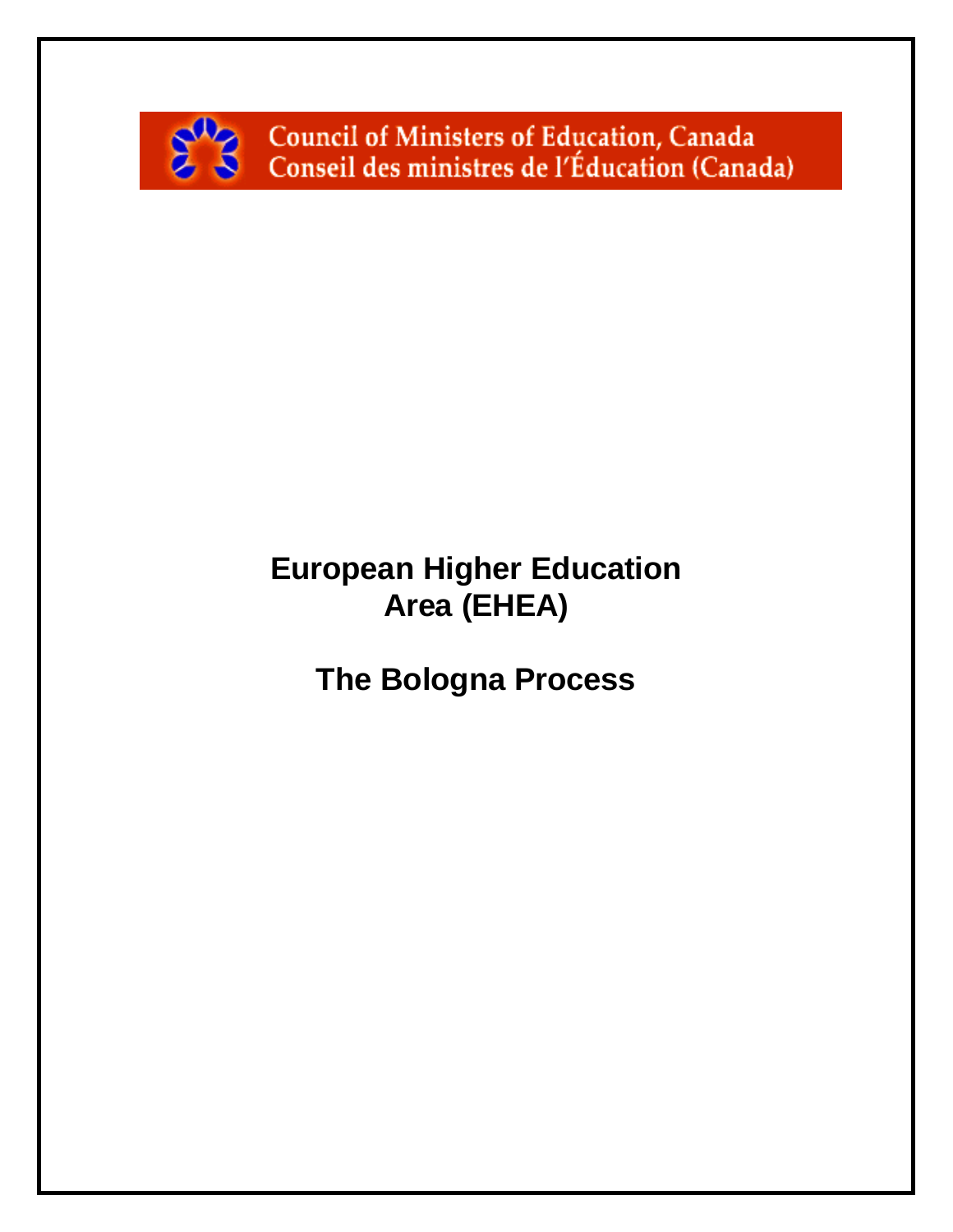# **European Higher Education Area (EHEA)**

# **The Bologna Process**

Prepared for The Committee of Postsecondary ADMs (PSADM) May 2008

By

The CMEC Quality Assurance Subcommittee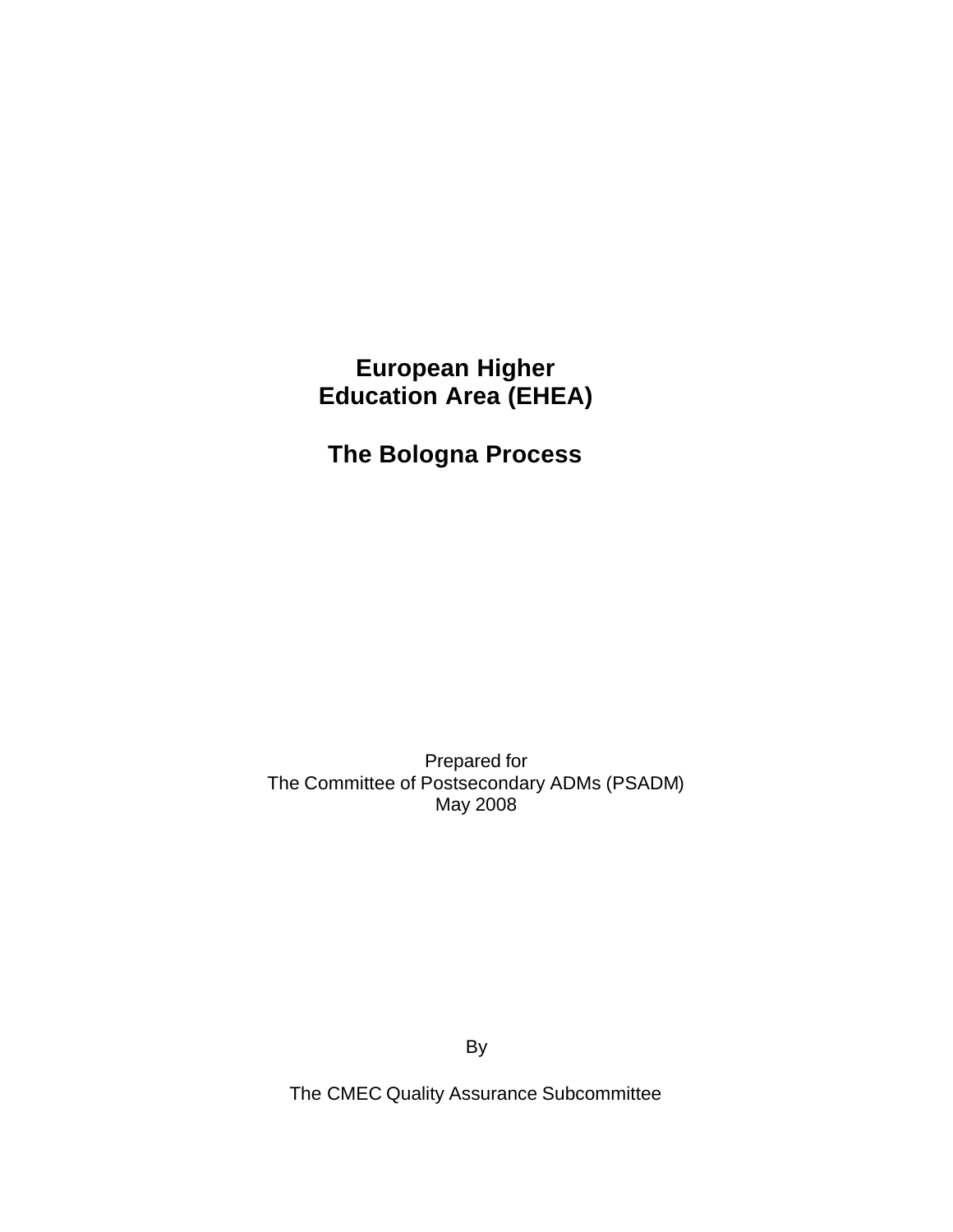### **Table of Contents**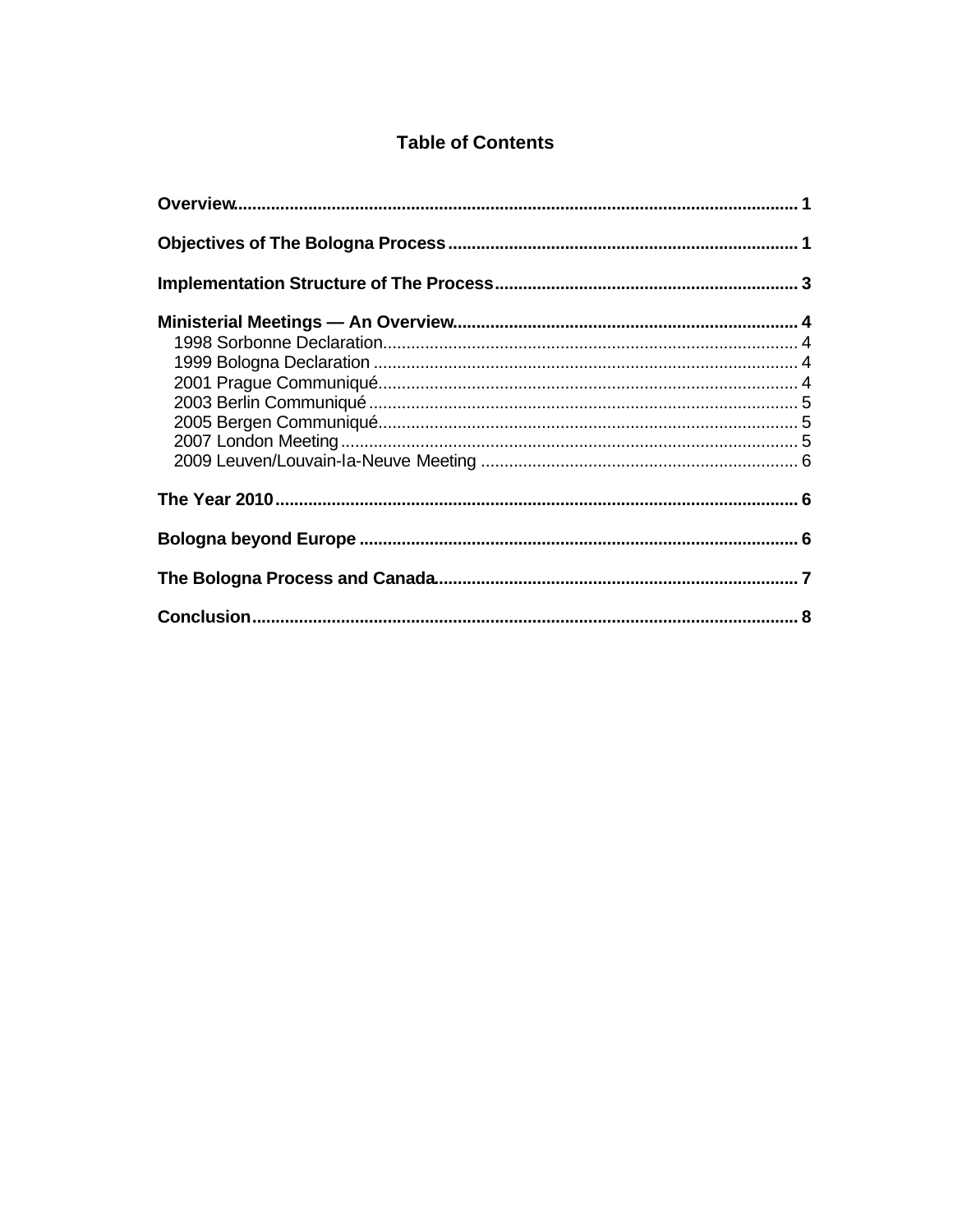## **European Higher Education Area (EHEA) The Bologna Process**<sup>1</sup>

#### **Overview**

The Bologna Process represents a commitment by 46 European countries to undertake a series of reforms to achieve greater consistency and portability across their higher education systems without impacting upon their sovereignty in matters related to higher education. A characteristic of the Bologna Process is that main policy goals are agreed upon and then implemented in each participating country. The participating European countries commit to reviewing their systems and structures of higher education in order to create a European Higher Education Area (EHEA) by  $2010<sup>2</sup>$ 

The EHEA is not intended as a centralized European system of higher education. Rather, it is a 'higher education area' in which sovereign countries have agreed to implement common key features in their educational systems so that student, teacher, researcher and staff mobility, and recognition of qualifications will be greatly enhanced.

Observers from all continents are monitoring with much interest the major changes being implemented in Europe. Countries in Africa, South America, Asia, and North America are analyzing the reform process and trying to determine what influence the Bologna Process will have on their educational systems. Provinces and territories may want to consider ways to analyze how these international changes will impact the Canadian educational systems.

### **Objectives of The Bologna Process**

The main objectives of the process are as follows:

- a) Six initial objectives of the Bologna Declaration (1999)
	- *Adoption of a system of easily readable and comparable degrees* by means of the implementation of the Diploma Supplement.

<sup>2</sup> Albania, Andorra, Armenia, **Austria**, Azerbaijan, **Belgium**, Bosnia-Herzegovina, **Bulgaria**, Croatia, **Cyprus**, **Czech Republic**, **Denmark**, **Estonia**, **Finland**, **France**, Georgia, **Germany**, **Greece**, Holy See, **Hungary**, Iceland, **Ireland**, **Italy**, **Latvia**, Liechtenstein, **Lithuania**, **Luxembourg**, **Malta,** Moldova**,** Montenegro, **Netherlands**, Norway, **Poland, Portugal**, **Romania**, Russian Federation, Serbia-Montenegro, **Slovak Republic, Slovenia**, **Spain, Sweden,** Swiss Confederation, Turkey, Ukraine, **United Kingdom**, and the former Yugoslav Republic of Macedonia. Montenegro was a part of the Bologna Process, as a part of (then) Serbia-Montenegro, until its declaration of independence in June 2006. It was admitted to the Bologna Process at the ministerial conference in London in May 2007 (European Union countries are in bold).

 $\overline{a}$ <sup>1</sup> With permission. The information in this article is partially inspired by a document prepared by the International Division Strategy and System Performance, Ministry of Education, New Zealand entitled "Bologna Process," November 2006.

<sup>&</sup>lt;sup>3</sup> Diploma Supplement. See http://ec.europa.eu/education/policies/rec\_qual/recognition/diploma\_en.html and an example at

http://europass.cedefop.europa.eu/img/dynamic/c1388/type.FileContent.file/DSupplementExamples\_en\_IE.pdf .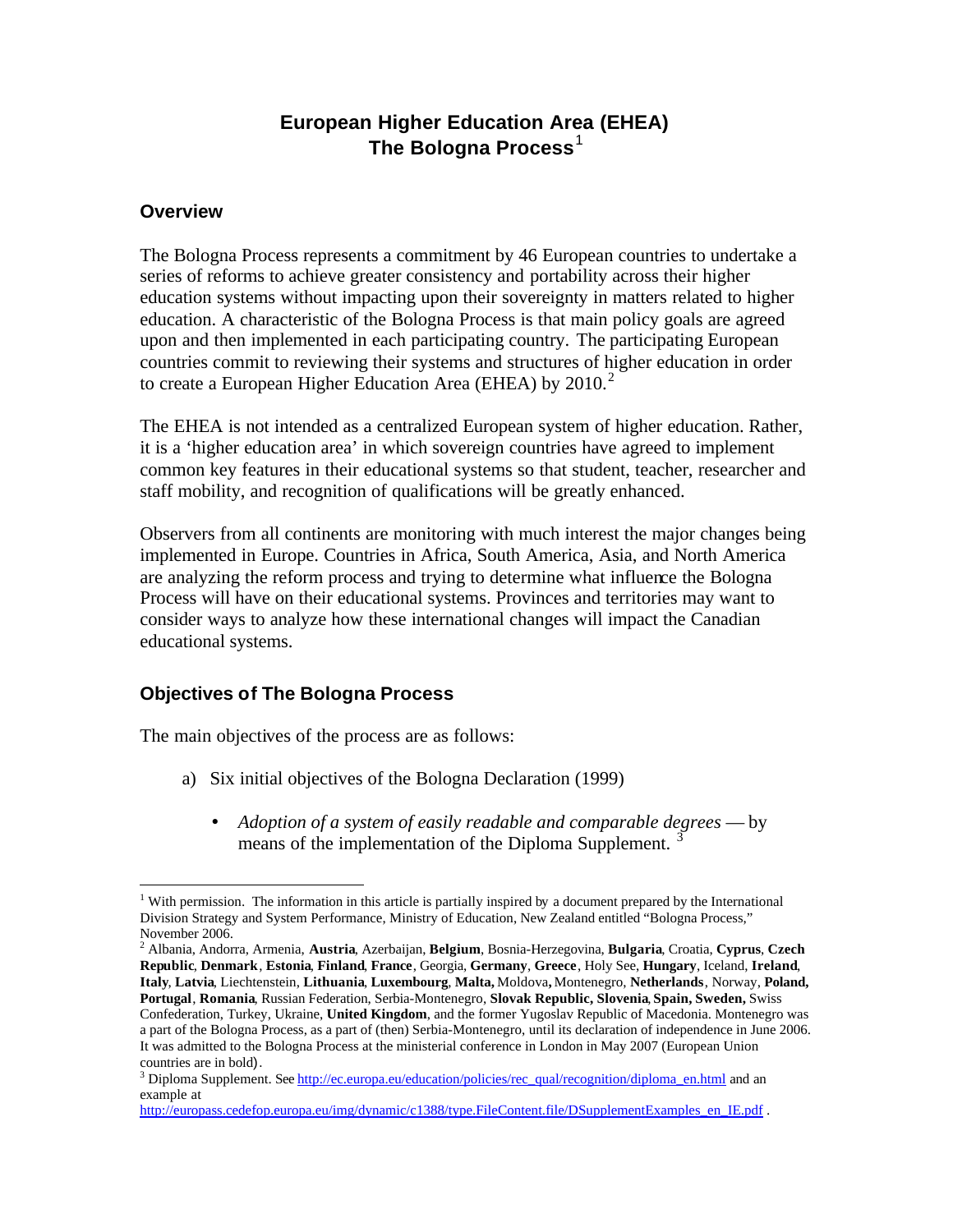- *Adoption of a system essentially based on two main cycles (bachelor's and master's*) — initially, it was agreed that the degree structure would be mainly based on a two-cycle model. The first cycle, lasting a minimum of three years, ends in a bachelor-level degree. Master's degrees are the second cycle.
- *Establishment of a system of credits* such as in the ECTS  $^4$  system many countries did not have a system of study credits and determined their degrees only in years or semesters. The objective of establishing a system of credits was to promote widespread student mobility. The foremost tools for achieving mobility are the European Credit Transfer System (ECTS) and the Diploma Supplement.
- *Promotion of mobility for students and academic and administrative staff* obstacles which prevent the effective mobility of students, teachers, researchers, and administrative staff will be removed.
- *Promotion of European cooperation in quality assurance* with a view to developing comparable criteria and methodologies — the European Network of Quality Assurance in Higher Education (ENQA) <sup>5</sup> plays a key role in this.
- *Promotion of the European dimension in higher education* closer international cooperation and networks; language and cultural education.
- b) Three (3) objectives added in the Prague Communiqué (2001)
	- *Lifelong learning* is recognized as "an essential element of the European Higher Education Area. In the future Europe, built upon a knowledge-based society and economy, lifelong learning strategies are necessary to face the challenges of competitiveness and the use of new technologies and to improve social cohesion, equal opportunities and the quality of life." <sup>6</sup>
	- *Higher education institutions and students* "the involvement of universities and other higher education institutions and of students in the establishment and shaping of a European Higher Education Area is needed and welcomed." <sup>7</sup>

- $<sup>5</sup>$  ENQA has since changed its name to the "European Association for Quality Assurance in Higher Education."</sup>
- <sup>6</sup> Lifelong Learning. http://www.eng.unibo.it/PortaleEn/University/Bologna+Process/FollowUpConferences\_.htm#2. 7 Ibid.

 $\overline{a}$ 4 ECTS (European Credit Transfer System). See

http://ec.europa.eu/education/programmes/socrates/ects/index\_en.html and http://www.eua.be/index.php?id=61.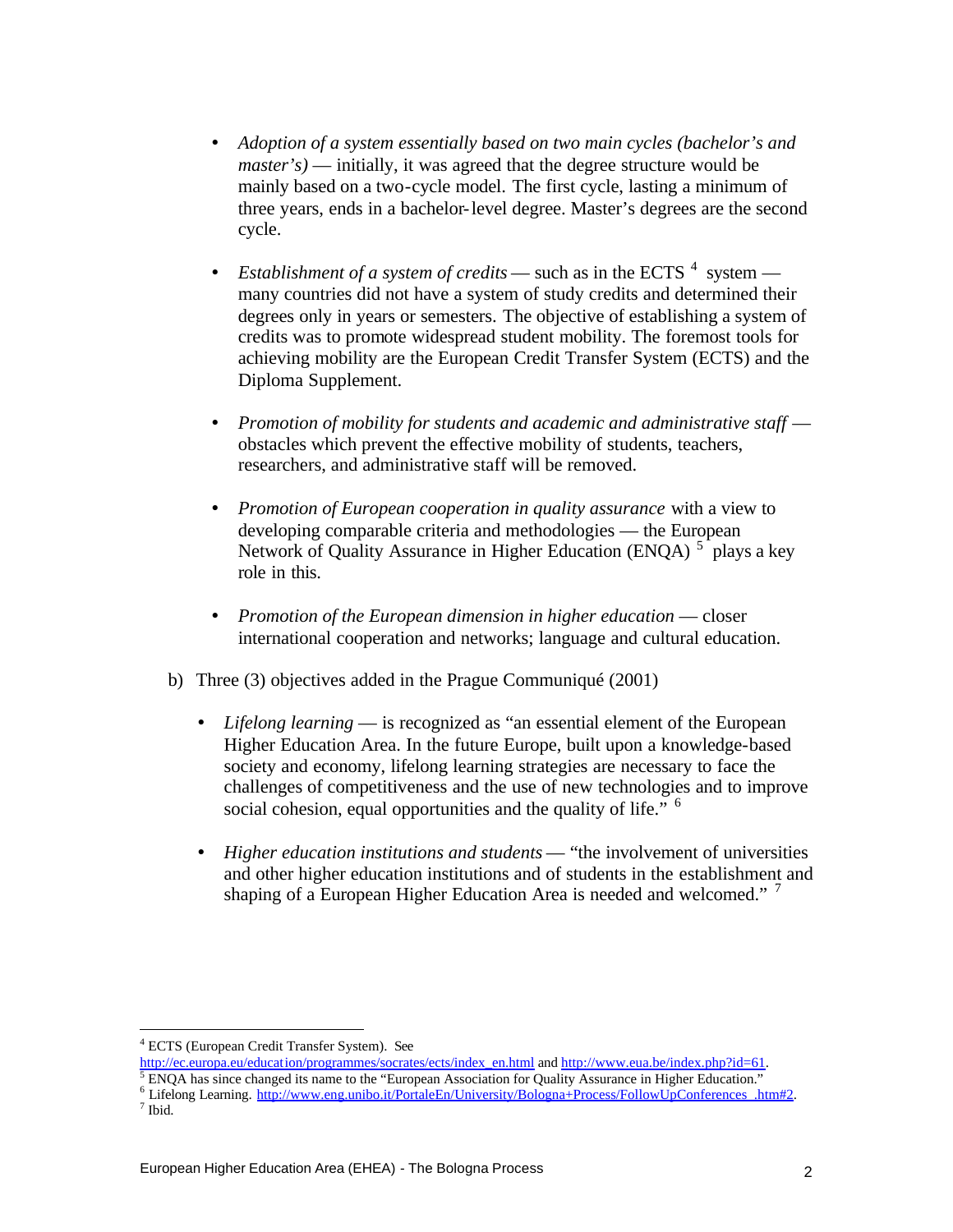- *Promoting the attractiveness of the European Higher Education Area in a global setting* — agreement on the importance of enhancing the attractiveness of European higher education to students from non-European Union countries." 8
- c) One (1) objective added in Berlin (2003)
	- *Doctoral studies and the synergy between the European Higher Education Area and the European Research Area* were added as objectives of the process. The Bologna Process sees research as an integral part of the European Higher Education Area. Higher education ministers considered it necessary to include the doctoral level as the third cycle in the Bologna Process. In doing so, the link between the Bologna Process to create the European Higher Education Area and the European Union's Lisbon objective to develop a European Research Area (ERA) was strengthened. <sup>9</sup>

#### **Implementation Structure of The Process**

At the present time, only the 49 countries party to the European Cultural Convention<sup>10</sup> may become members of the Bologna Process provided they expressly commit to its goals and spell out how they intend to implement it in their own country. All are strongly encouraged to ratify the Council of Europe/UNESCO Convention on the Recognition of Qualifications concerning Higher Education in the European Region (the Lisbon Convention).

There is no central government, or parliament, or European entity overseeing the Bologna Process. While the Council of Europe and the European Union are important stakeholders, it is not an EU- or a COE-directed initiative. Ministers responsible for higher education in their respective countries come together every two years to make decisions regarding the EHEA. Between meetings, the Bologna Follow-Up Group (BFUG) is mandated to oversee the implementation of the process, develop proposals for policy initiatives, and prepare recommendations to the ministerial meetings. Following the meetings, ministers make official recommendations to their countries, and, if necessary, recommend modifications to their education systems, either through ministerial decrees or new legislation. In no case will the sovereignty of a country in

 8 Ibid.

<sup>&</sup>lt;sup>9</sup> Guide to the Bologna Process — The UK HE Europe Unit, p. 36, Action Line 10, January 2005. http://www.europeunit.ac.uk/resources/Guide%20to%20the%20Bologna%20Process%20booklet.pdf.

 $10$  The purpose of this convention is to develop mutual understanding among the peoples of Europe and reciprocal appreciation of their cultural diversity to safeguard European culture, to promote national contributions to Europe's common cultural heritage respecting the same fundamental values, and to encourage in particular the study of the languages, history, and civilization of the parties to the convention. The convention contributes to concerted action by encouraging cultural activities of European interest. See: European Cultural Convention, Paris, 19.XII.1954, http://conventions.coe.int/Treaty/EN/Treaties/Html/018.htm.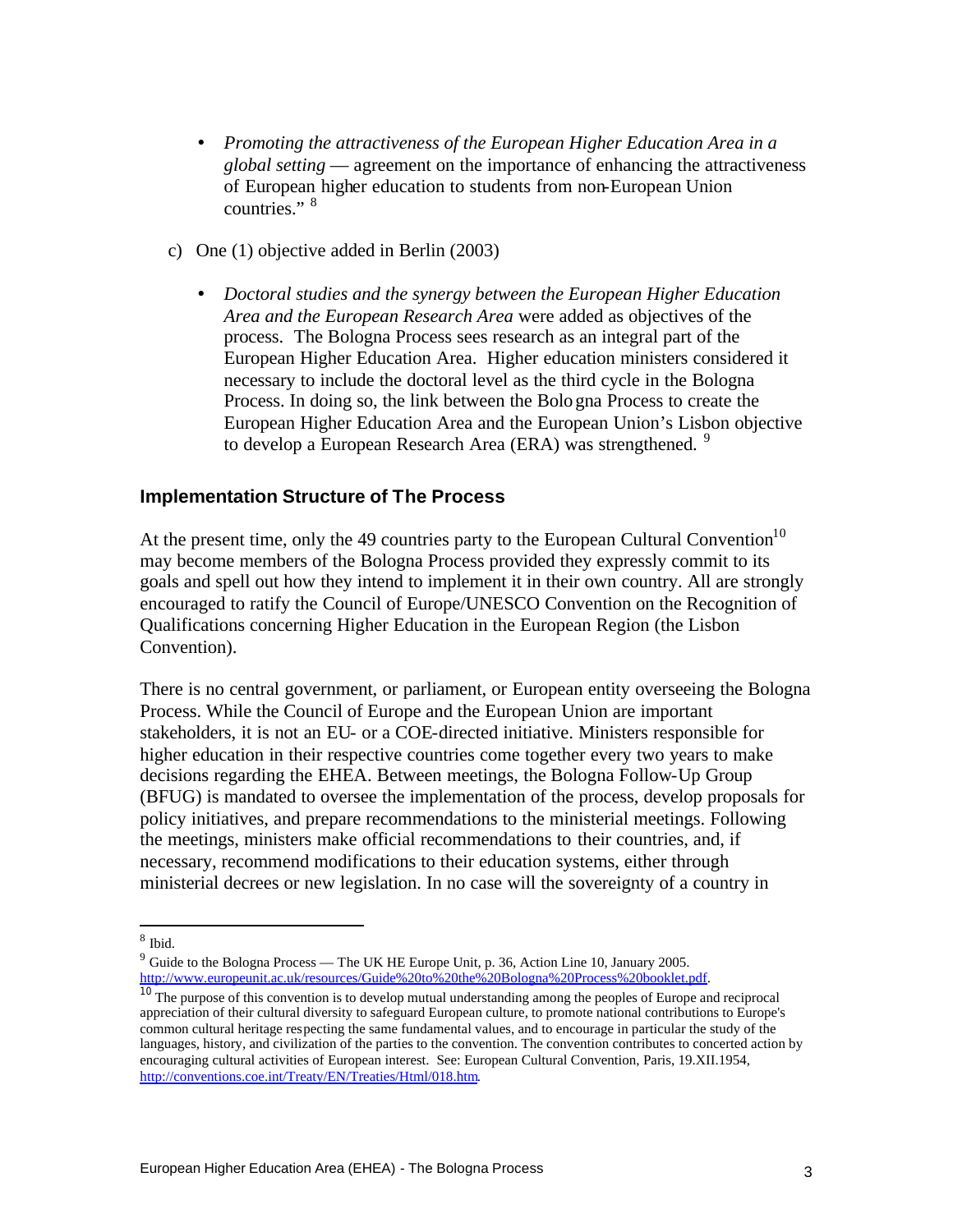educational matters be questioned. Membership (currently 46 countries) is much wider than the EU (27 countries), and the EU has only partial "competence" over education matters in the Union.

The Bologna Process is nevertheless very important as a means for the European Union's stated objective to make Europe "the most competitive and dynamic knowledge-based economy in the world, capable of sustaining economic growth with more and better jobs and greater social cohesion."

Responsibility for implementing the goals of the Bologna Declaration and subsequent ministerial decisions and declarations rests with the signatory countries and their respective national governments, academic institutions, student organizations, and professional associations.

The momentum of the process is maintained through meetings of the European education ministers. Ministers meet every two years to appraise progress toward the EHEA and to determine priorities. The next ministerial meeting will be held in Leuven/Louvain-la-Neuve in Belgium on April 28-29, 2009.

#### **Ministerial Meetings — An Overview**

#### 1998 Sorbonne Declaration<sup>11</sup>

Signed by education ministers of France, Germany, Italy, and the UK, this lays the foundation for the Bologna Process by seeking the improvement of external recognition of national higher education systems to facilitate student mobility and employability.

#### 1999 Bologna Declaration<sup>12</sup>

Education ministers from 29 European countries sign the Bologna Declaration, which outlines six objectives for the development of a coherent and cohesive EHEA by 2010.

#### 2001 Prague Communiqué<sup>13</sup>

Ministers reaffirm their commitment to establishing the EHEA by 2010 and add three objectives.

The European Students' Union (ESU),  $^{14}$  the European University Associations (EUA),  $^{15}$ the European Association of Institutions in Higher Education (EURASHE), <sup>16</sup> and the

<sup>12</sup> Bologna Declaration. http://www.bologna-bergen2005.no/Docs/00-Main\_doc/990719BOLOGNA\_DECLARATION.PDF.

<sup>13</sup> Prague Communiqué. http://www.bologna-bergen2005.no/Docs/00-Main\_doc/010519PRAGUE\_COMMUNIQUE.PDF.

 $\overline{a}$ <sup>11</sup> Sorbonne Declaration. http://www.bologna-bergen2005.no/Docs/00 Main\_doc/980525SORBONNE\_DECLARATION.PDF.

<sup>&</sup>lt;sup>14</sup> ESIB — The European Students' Union in Europe. http://www.esib.org/.

<sup>15</sup> EUA — European University Associations. http://www.eua.be/.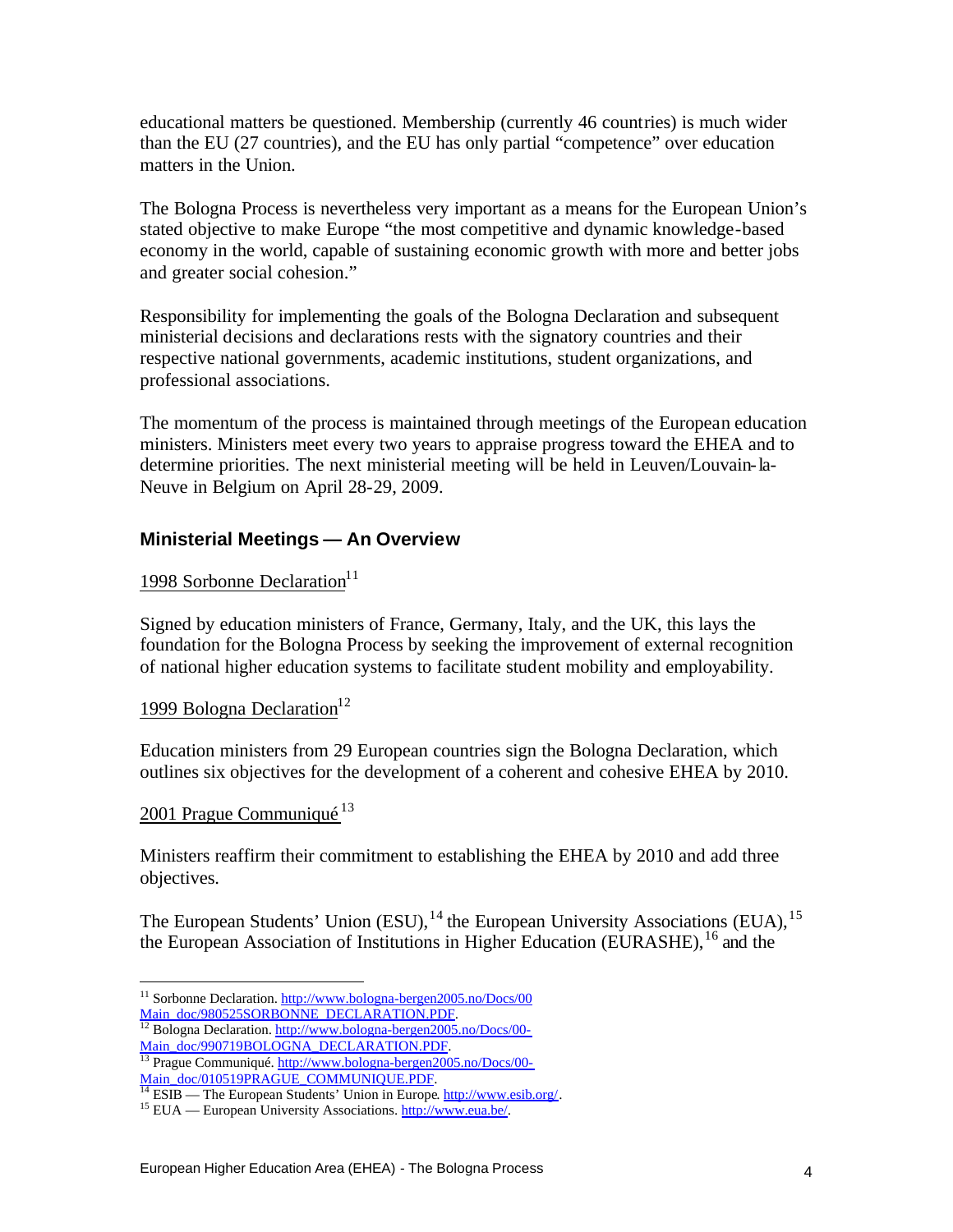Council of Europe are now formal participants in the process. Thirty-three countries are now signatories to Bologna.

#### 2003 Berlin Communiqué<sup>17</sup>

Ministers seek to speed up the realization of the EHEA by undertaking an assessment ("stocktaking") by 2005 of their progress in implementing key policy goals.

Quality assurance was formally put on the agenda, and the European Association for Quality Assurance for Higher Education  $(ENQA)^{18}$  was asked by the ministers to present a quality assurance proposal at the Bergen meeting in Norway. Member states were "encouraged to elaborate a framework of comparable and compatible qualifications for their higher education systems, which should seek to describe qualifications in terms of workload, level, learning outcomes, competences and profile. They also [undertook] to elaborate an overarching framework of qualifications for the European Higher Education Area."<sup>19</sup> Forty countries are now members in the process, and the criteria for membership were expanded from eligibility for specified EU programs to countries being part to the European Cultural Convention combined with a clear commitment to the process. Russia, which would not have been eligible under the previous criteria, was among the seven countries that joined the process in Berlin.

#### 2005 Bergen Communiqué<sup>20</sup>

Membership extended from 40 countries to 45. Ministers adopted an overarching framework for qualifications in the EHEA. They committed to begin adopting national frameworks for qualifications by 2007 and completing the process by 2010. The framework will have three degree cycles with generic descriptors<sup>21</sup> for each cycle based on learning outcomes and competencies and credit ranges for qualifications within the first and second cycles. At this point, only Denmark, Ireland, and the United Kingdom have national qualifications frameworks in place. They received the first stocktaking report, and they adopted European quality assurance standards. For the first time, the social dimensions of higher education, as well as the Bologna Process in its global context ("external dimension"), were emphasized in the communiqué.

#### 2007 London Meeting $^{22}$

The most recent ministerial meeting was held in London on May17-18, 2007. A 46th country, Montenegro was welcomed as a member to the process. The ministers reaffirmed their determination to seeing the process continue until its full implementation

<sup>22</sup> London Communiqué.

 $\overline{a}$ 

 $16$  EURASHE — European Association of Institutions in Higher Education. http://www.eurashe.eu/RunScript.asp?p=ASP\Pg0.asp.

<sup>&</sup>lt;sup>17</sup> Berlin Communiqué. http://www.bologna-berlin2003.de/pdf/Communique1.pdf.

<sup>18</sup> ENQA — European Association for Quality Assurance for Higher Education. http://www.enqa.eu/.

<sup>&</sup>lt;sup>19</sup> Berlin Communiqué. http://www.bologna-berlin2003.de/pdf/Communique1.pdf.

<sup>&</sup>lt;sup>20</sup> Bergen Communiqué. http://www.cicic.ca/docs/bologna/Bergen\_Communique.en.pdf.

<sup>&</sup>lt;sup>21</sup> Dublin Descriptors. http://www.jointquality.nl/content/descriptors/CompletesetDublinDescriptors.doc.

http://www.dfes.gov.uk/londonbologna/uploads/documents/LondonCommuniquefinalwithLondonlogo.pdf.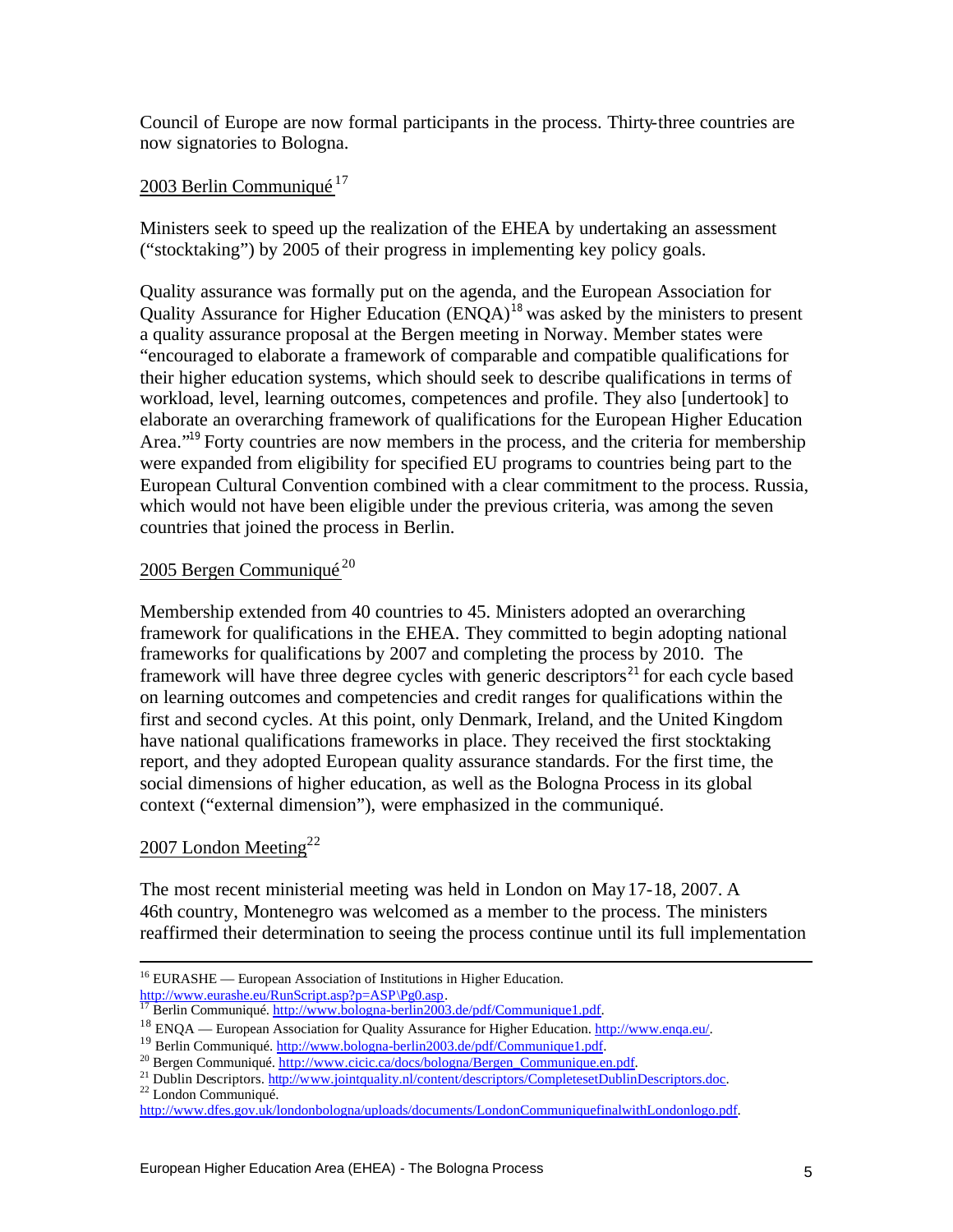in 2010 by addressing important issues such as the recognition of higher education qualifications, prior learning, and the recognition of non-formal and informal learning. They emphasized the importance of putting in place qualifications frameworks in each country and of pursuing the implementation of a European Register of Quality Assurance Agencies. Great emphasis was also put on the socia l dimension of higher education and the need to promote the European Higher Education Area in a global context.

#### 2009 Leuven/Louvain-la-Neuve Meeting

The next ministerial conference will be hosted by the BENELUX countries at the universities of Leuven and Louvain-la-Neuve on April 28-29, 2009.

#### **The Year 2010**

Much remains to be done to achieve the goals of Bologna in all participating countries by 2010. While there is a strong political will to achieve the goals set out in the Bologna Process, there are challenges ahead for many countries in implementing the reforms. Even countries that are advanced in formal changes to their higher education structures will need to work hard to ensure that higher education institutions implement the changes through appropriate curriculum reform.

There is also a major communication exercise needed to convince the European community, particularly employers, to accept the new degree structures. The 2005 stocktaking exercise revealed that the recognition of the new bachelor qualification had been slow in some countries, particularly by some areas of the public service, as well as in some countries with a tradition of studies that lasted longer before obtaining a first degree.

#### **Bologna beyond Europe**

 $\overline{a}$ 

Despite variable progress in implementation, the Bologna Process has implications for higher education globally. Countries from various continents are considering their response to Bologna. Australia is leading an attempt to establish an Asia-Pacific process similar to the Bologna Process: "Engaging our key regional partners in dialogue on the Bologna Process provides another important strand on which to develop Australia's bilateral education relationships."<sup>23</sup> This Australian initiative has become known as the Brisbane Communiqué.<sup>24</sup> New Zealand is also interested in Bologna. Following a February 2007 meeting in Wellington, it put out an information advisory in which it states that "The Ministry of Education and the New Zealand tertiary education sector are together progressing ways in which New Zealand can better align with the Bologna Process to support student and academic staff mobility."<sup>25</sup> Latin American and African countries have expressed interest in emulating the Bologna Process. Observer status was

<sup>23</sup> Australian Government, Department of Education, Skills and Training. *The Bologna Process and Australia: Next Step.* April 2006. p. 8.

<sup>&</sup>lt;sup>24</sup> Brisbane Communiqué, Asia-Pacific Education Ministers' Meeting. April 2006.

<sup>&</sup>lt;sup>25</sup> Information advisory — New Zealand keenly interested in Bologna. February 2007. p. 1.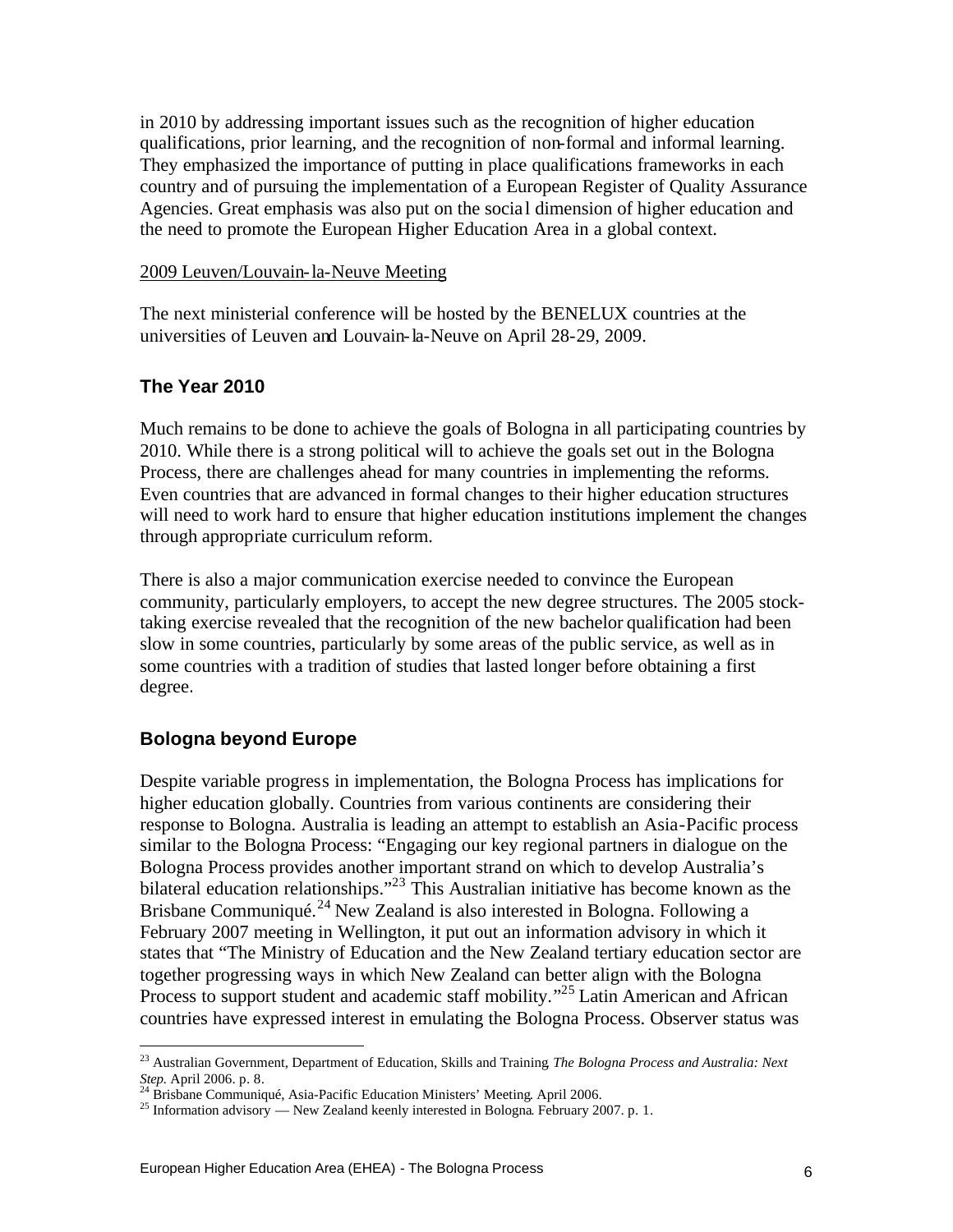granted to some at ministerial meetings. China has shown interest in cementing its educational links with a number of European countries. Canada, through the Minister of Foreign Affairs obtained observer status at the 2007 London meeting. A representative from HRSDC attended the meeting. The National Coordinator of the Canadian Information Centre for International Credentials (CICIC) also participated in his then capacity as President of the European Network of National Information Centres (ENIC).

#### **The Bologna Process and Canada**

While the impact of the Bologna Process on the Canadian higher education landscape has been limited to date, it is quite likely to become the yardstick against which other higher education systems will be compared internationally. The issue of comparison benchmarks will only grow in importance with the internationalization of student recruitment and increased labour force mobility.

In terms of standardization, the European countries party to the Bologna Process had much more diverse higher education systems at the outset than are found in Canada, despite the high degree of decentralization of higher education in this country. As the Bologna Process progresses, the gap is narrowing. In parallel, Canadian higher education systems have also become more diverse over the last decade, with the development of applied degrees granted by colleges and the entry on the degree-granting scene of private (some for profit) organizations, which were assessed through differing standards from one jurisdiction to the other. While these recent changes are raising new questions as to the exact comparability of various credentials, one still finds significant similarities across credentials granted in Canada. Nonetheless, this enhanced diversity is creating challenges for the credibility of Canadian higher education abroad.

The recent ministerial statement defining a pan-Canadian degree qualifications framework and assessment standards for new degree programs and new degree providers is a step toward addressing these challenges. The statement aims to provide common descriptors of degrees granted in the country and defines common assessment standards of new degrees and new degree providers, paralleling in some ways the Bologna Process. The statement, however, is very different from the Bologna Process in at least one way. It describes standards currently attained, while the Bologna Process presents objectives to achieve. The pan-Canadian ministerial statement therefore reflects current commonalities across Canadian jurisdictions, while the Bologna Process defines the common standards that will eventually be met, to varying degrees at least in the shorter term, by participating European jurisdictions. Furthermore, the standards identified by the Bologna Process share some elements of comparability with the pan-Canadian standards now documented. The greatest benefits resulting from these exercises are new, enhanced tools to compare credentials and enhanced comparability across the board, as the tools use similar descriptors. In Canada, the application of the Degree Qualifications Framework by the different jurisdictions, either through direct implementation (Alberta) or through the further development of the pan-Canadian framework to reflect the local context (Ontario, Maritimes) is further evidence of this.